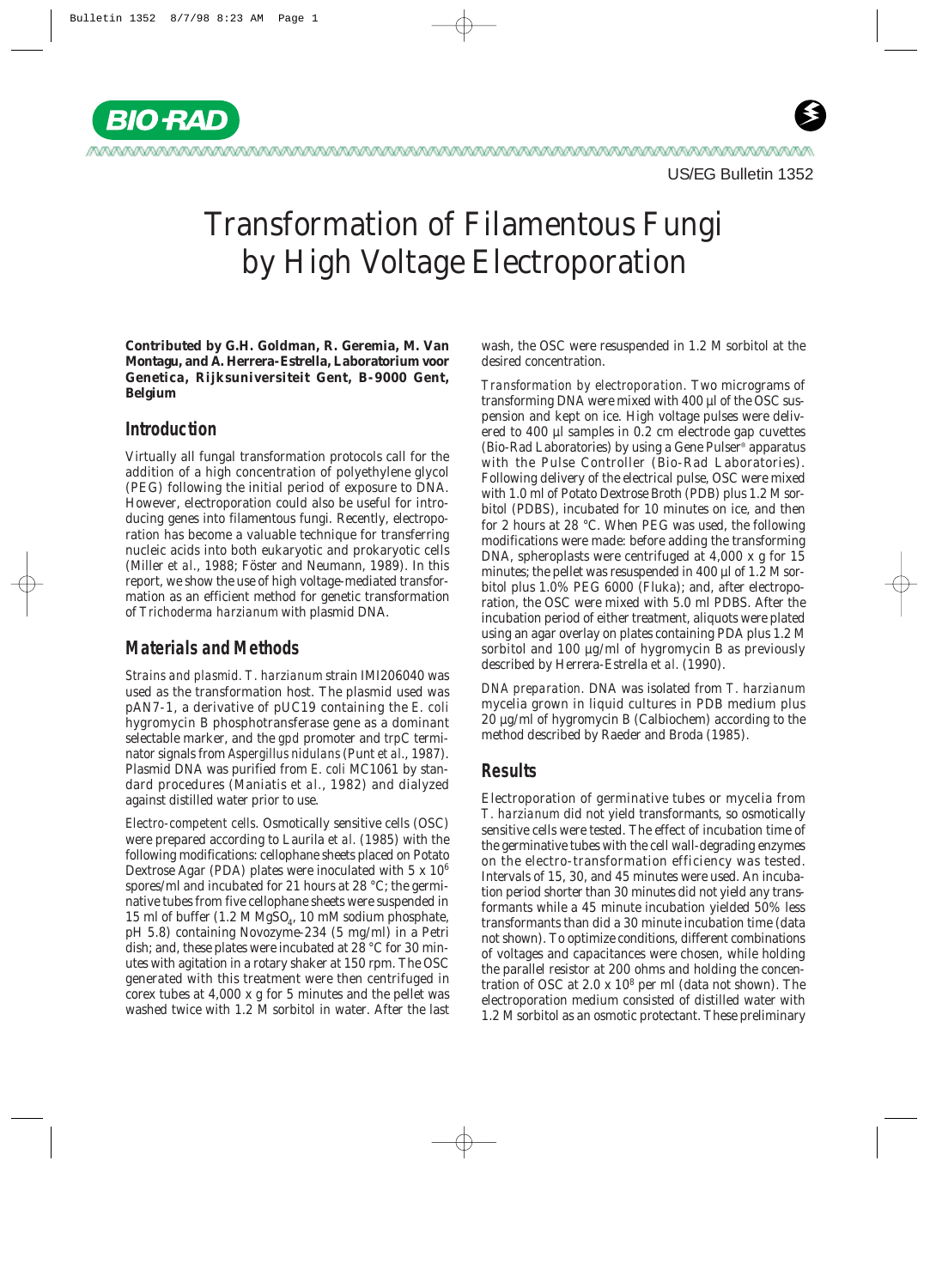

**Fig. 1. Effect of different electrical conditions on the transformation efficiency of** *T. harzianum.* (A) Effect of the field strength (kV/cm) was tested while maintaining constant capacitance (25 µF), parallel resistance (200  $\Omega$ ), and osmotically sensitive cell concentration (2.0 x 10 $8$  per ml). (B) Effect of the parallel resistance was tested while maintaining constant capacitance (25 µF), field strength (2.0 kV/cm), and cell concentration (2.0 x 108 OSC/ml). The number of transformants/µg of DNA (▲) and the OSC survival (∆) are displayed.

results indicated that transformation could be obtained at 2.0 kV/cm with a capacitance of 25  $\mu$ F. Figure 1A shows that this was a good approximation since the maximum yield of transformants was found at 2.8 kV/cm.

The effect of the parallel resistor (and thus the time constant,  $\tau = RxC$ ) on electroporation efficiency was also examined (Figure 1B). The best yield was obtained when the pulse was delivered using a field strength of 2.0 kV/cm, a parallel resistance of 800 ohms and a capacitance of 25 µF. Using 2.0 kV/cm with 25  $\mu$ F, the survival of the OSC decreased sharply at 100 ohms reaching 20% survival, and continued to decrease slowly from 200 ohms to 800 ohms. At 800 ohms, the survival was about 10.0%. From these initial experiments, the best electrical conditions found for the electroporation of *T. harzianum* were a field strength of 2.8 kV/cm with a capacitance of 25  $\mu$ F and a parallel resistance of 800 ohms. *T. harzianum* OSC subjected to these conditions in the absence of the pAN7-1 plasmid did not produce any hygromycin-resistant colonies.

Total cellular DNA of several independent transformants was isolated. Undigested DNA, as well as DNA digested with *Eco*RV, *Bam*HI, *Hin*dIII, and *Eco*RI was subjected to



**Fig. 2. Southern blot analysis of T. harzianum electro-transformants.** Genomic DNA from three transformants (t1, t2, and t3) was digested with EcoRV (E5), BamHI (B), HindIII (H), and EcoRI (E1), or was left undigested (UC). The DNA was separated by agarose gel electrophoresis and analyzed by Southern blot. The pAN7-1 plasmid was used as the probe.

agarose gel electrophoresis and analyzed by Southern blot using pAN7-1 as a probe. Wild-type *T. harzianum* contained no sequences hybridizing to the vector. Figure 2 shows the pattern of hybridization for three transformants. The pAN7-1 plasmid is about 6.5 kb in size, and it has no *Eco*RV sites, one site each for *Bam*HI and *Hin*dIII, and two sites for *Eco*RI (which yields two fragments of about 3.9 and 2.6 kb). The digestions showed the restriction patterns expected from the restriction map of pAN7-1. Each transformant most likely contains tandem repeats of the vector. Hybridization of undigested DNA occurred only in the high molecular weight genomic band (UC), suggesting that pAN7-1 integrated into the genome and did not replicate autonomously.

The effect of the number of electro-competent cells on the transformation efficiency has already been observed in bacteria, mammalian cells, and plant protoplasts (Fromm *et al.*, 1985; Dower *et al.*, 1988; Miller *et al.*, 1988; Shigekawa and Dower, 1988). We investigated the effect of the number of electro-competent *T. harzianum* cells on the transformation efficiency. By increasing the concentration of OSC to about  $1.0 \times 10^9$ /ml, we were able to increase the transformation efficiency 2.3-fold. When a concentration of 2.5 x  $10^9$  OSC/ml was used, a sharp decrease in the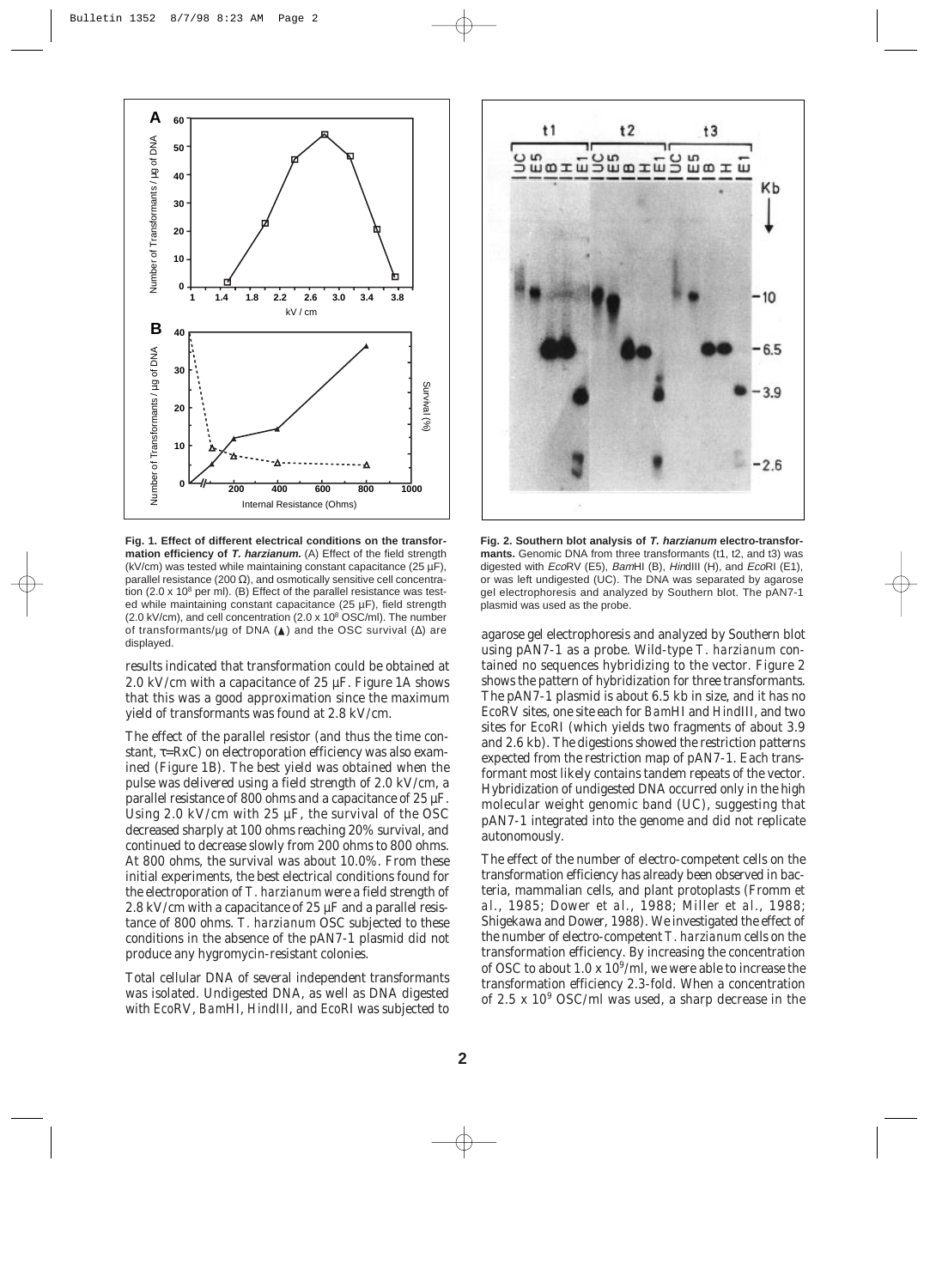

**Fig. 3. Effect of the concentration of PEG on the transformation efficiency of T. harzianum.** PEG concentration ranged from 0.25% to 15.0%. The electrical conditions were a capacitance of 25 µF, a

number of transformants/µg of DNA occurred. This low efficiency correlated with a decrease in the time constant probably caused by the high concentrations of OSC providing a higher resistance (data not shown). A sharp decrease in the transformation efficiency was observed when concentrations of OSC lower than  $2.0 \times 10^8$ /ml were used. The effect of plasmid DNA concentration on the number of transformants obtained by the electroporation of identical quantities of cells was also examined. The transformation efficiency increased with increasing concentrations (up to 40 µg/ml) of plasmid DNA (data not shown).

To date, all protocols known for the chemical transformation of filamentous fungi are based on the utilization of PEG. Figure 3 shows the influence of different concentrations of PEG on the transformation efficiency. The use of 1.0% PEG in the electroporation medium made it possible to obtain an efficiency of 435 transformants/ $\mu$ g of DNA. This efficiency is about four times greater than electroporation without PEG. A control pulse using only PEG in the same concentration did not yield any transformants. Recently, efficient transformation of *Rhodococcus fascians* (Desomer *et al.*, 1990) and *Bacillus thuringiensis* (Mahillon *et al.*, 1989) has been obtained by combining PEG and electroporation.

The decreased efficiency of transformation obtained by increasing the concentration of PEG above 1% did not correlate to the survival of the OSC (data not shown). Unexpectedly, the number of transformants was lower when concentrations of PEG below 1% were used than in the control treatment without PEG. This behavior was found to be reproducible in at least three independent experiments. Volumes smaller than 400 µl produced lower numbers of transformants. This result could be expected since reducing the cross-sectional area of the solution at the electrode surface increases the resistance (Shigekawa and Dower, 1988).

### **Conclusions**

There are two major advantages of electroporation over the traditional chemical method of transformation. The first is simplicity: the OSC do not need to be purified by sorbitol gradients, and it is possible to perform many electro-transformations at one time. The second advantage we found is that electroporation is more reproducible than PEG-mediated transformation. An important difference we observed between the two methods was the stability of transformants from *T. harzianum* when transformed with the plasmid pAN7-1. A possible explanation for this effect could be the activation of the repair system caused by the high-voltage electric pulse.

The results presented here show that OSC from *T. harzianum* can be efficiently transformed by electroporation. Electroporation is rapid, easy to perform, and requires minimal sample preparation. Therefore, it may prove to be a general method useful for introducing DNA into many fungal species in addition to *T. harzianum*, *A. nidulans* (Richey *et al.*, 1989), *F. solani* (Richey *et al.*, 1989), *S. cerevisiae* (Delorme, 1989; Hashimoto *et al.*, 1985; Hill, 1989; Karube *et al.*, 1985; Meilhoc *et al.*, 1990; Rech *et al.*, 1990; Weaver *et al.*, 1988), *S. pombe* (Hood and Stachow, 1990; Weaver *et al.*, 1988), and *D. discoideum* (Dynes and Firtel, 1989; Egelhoff *et al.*, 1989; Howard *et al.*, 1988). This report presents possibilities to improve transformation systems that have already been described, or to transform other filamentous fungi where PEG-mediated transformation has not been achieved.

## **References**

- Delorme, E., Appl. Environ. Microbiol., **55**, 2242 (1989).
- Desomer, J., Dhaese, P., and Van Montagu, M., Appl. Environ. Microbiol., **56**, 2818 (1990).
- Dower, W. J., Miller, J. F., and Ragsdale, C. W., Nucl. Acids Res., **16**, 6127 (1988).
- Dynes, J. L. and Firtel, R. A., Proc. Natl. Acad. Sci. USA, **86**, 7966 (1989).
- Egelhoff, T. T., Brown, S. S., Manstein, D. J., and Spudich, J. A., Molec. Cell. Biol., **9**, 1965 (1989).
- Föster, W. and Neumann, E., "Gene Transfer by Electroporation. A Practical Guide." In Neumann, E., Sowers, E. A., and Jordan, C. A., (eds) Electroporation and Electrofusion in Cell Biology, Plenum Press, New York (1989).
- Fromm, M., Taylor, L. P., and Walbot., V., Proc. Natl. Acad. Sci. USA, **82**, 5824 (1985).
- Hashimoto, H., Morikawa, H., Yamada, Y., and Kimura, A., Appl. Microbiol. Biotechnol., **21**, 336 (1985).
- Herrera-Estrella, A., Goldman, G. H., and Van Montagu, M., Molec. Microbiol., **4**, 839 (1990).
- Hill, D. E., Nucl. Acids Res., **17**, 8011 (1989).
- Hood, M. T. and Stachow, C., Nucl. Acids Res., **18**, 688 (1990).
- Howard, P. K., Ahern, K. G., and Firtel, R. A., Nucl. Acids Res., **16**, 2613 (1988).